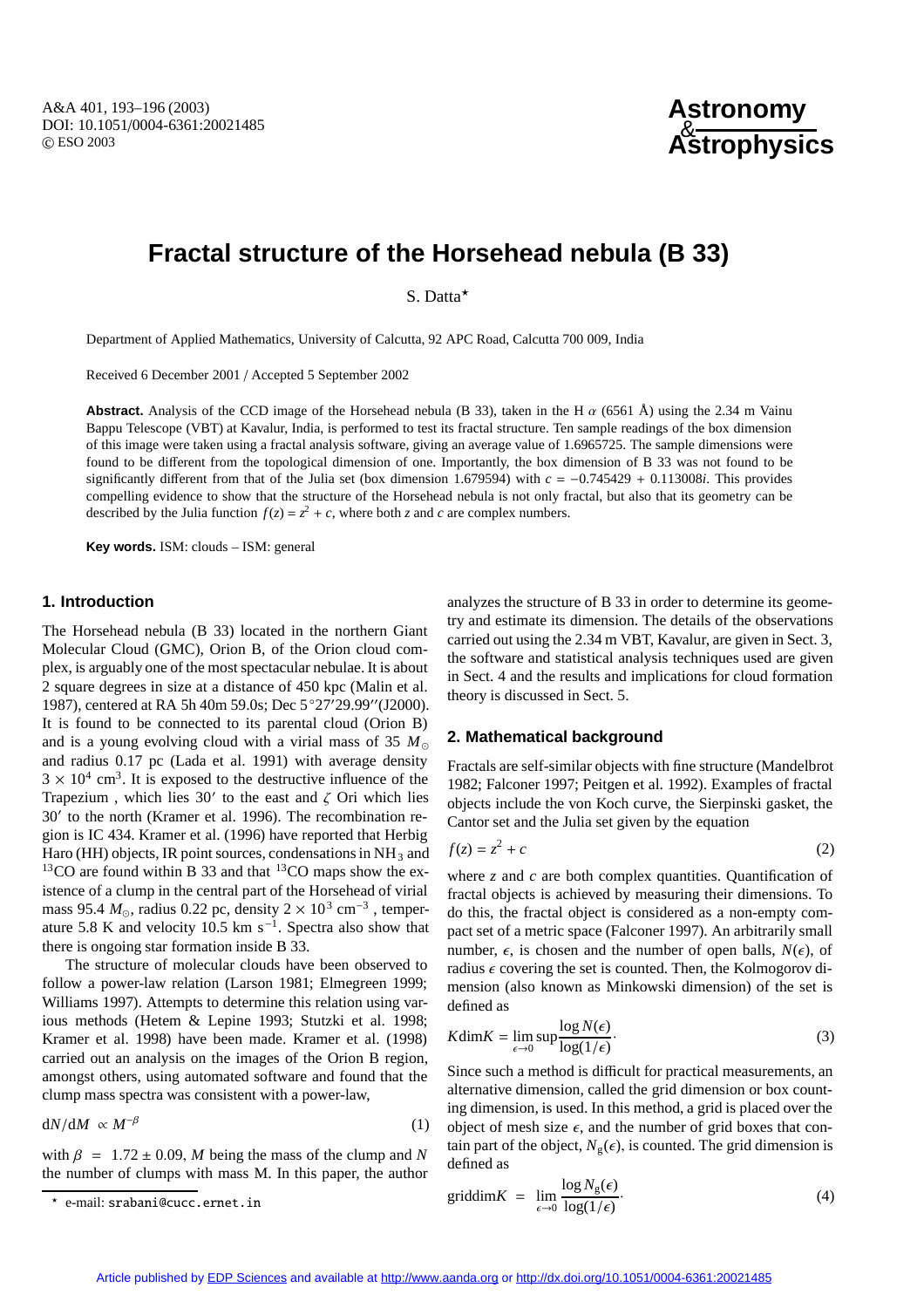The grid dimension is equivalent to the Kolmogorov dimension if the set is non-empty.

The geometrical shape of the Horsehead can be explained by considering the gas as a fluid. The equations of fluid motion used are the equation of continuity in the general case, the equation of continuity in the incompressible case and the Navier-Stokes equation, respectively, given by

$$
\frac{\delta \rho}{\delta t} + \nabla \cdot \mathbf{v} = 0 \tag{5}
$$

$$
\nabla \cdot \mathbf{v} = 0 \tag{6}
$$
  
\n
$$
\frac{\delta \mathbf{v}}{\delta t} + \mathbf{v} \cdot \nabla \mathbf{v} = F - \frac{1}{\rho} \nabla p + \frac{\mu}{\rho} \nabla^2 \mathbf{v} + \frac{1}{\rho} [K + \frac{1}{3} \mu] \nabla \cdot \mathbf{v} \tag{7}
$$

where  $\rho$  is the density of the fluid,  $\boldsymbol{v}$  is the fluid velocity at a point inside it at any particular time *t*, *F* is the total surface forces on the fluid, p is the fluid pressure at that point,  $\mu$  is the viscosity of the fluid and *K* is a constant (Paterson 1992).

Since the Navier-Stokes equation is non-linear in  $v$ , the motion is chaotic and so we apply a non-linear iterative map from  $v_t \mapsto v_{t+1}$  given by (Datta 2001b)

$$
v_{t+1} - v_t = v_t^2 - v_t + c.
$$
 (8)

This map is analogous to the Navier-Stokes equation in the incompressible case with the following representation:

$$
v_{t+1} - v_t \equiv \frac{\delta v}{\delta t} \tag{9}
$$

$$
v_t^2 \equiv -\boldsymbol{v} \cdot \nabla \boldsymbol{v} \tag{10}
$$

$$
v_t \equiv \nu \nabla^2 \mathbf{v}
$$
\n
$$
c \equiv F - \rho^{-1} \nabla p.
$$
\n(11)\n(12)

The set of iterates  $v_t$  starting from an initial value  $\omega$ at time  $t = 0$ , the orbit of the map  $(8)$ , gives rise to a fractal with an attractor and a basin of attraction and so may be called a dissipative dynamical system (Frisch 1999).

#### **3. Observations**

The image of the Horsehead nebula (RA 5h 49m 58.6s; Dec 2°27′23.84″) in the H<sub>α</sub> at 6563 A (bandwidth 50 Å) was observed with the 2.34 m VBT at the Vainu Bappu Observatory (VBO) in Kavalur, India on 2nd April 2000. The exposure time was 30 min (Fig. 1). The VBT is a Cassegrain with a focal ratio of  $f/3$  at the prime focus. The data were acquired on a Photometrics CCD camera. The Tektronix CCD chip with  $1024 \times 1024$  pixels was placed at the prime focus of the VBT where the plate scale is  $0.66''$  per pixel, giving a field of view of 11.26 square arc min of the sky. The gain of the CCD is 8.9 electrons and the read-out-noise is 10 electrons. The image was bias subtracted and flat-fielded and cleaned of cosmic rays using IRAF Image Analysis software (NOAO, Arizona, USA). Dark subtraction was found to be unnecessary since the camera was cooled with liquid nitrogen to a temperature of −90 ◦C. The seeing was found to be 4 arcsec. Guide stars were found from the Hubble Space Telescope (HST) Guide Star Catalogue.



**Fig. 1.** H<sub>α</sub> image of the Horsehead nebula (B 33) taken from the 2.34 m VBT on 2nd April 2000.

### **4. Method**

The fractal (box) dimension of B 33 was estimated using an automated dimension analysis software, Benoit 1.3, procured from Trusoft International Inc., St. Petersburg, USA. Benoit has been reviewed (Seffens 1999) and its performance has been found to be satisfactory. For the analysis, a grid is overlayed on the image and a box is counted if there is a dark cloud in it as well as an edge, where an edge is a boundary between the dark cloud and the HII region. A set of 10 measurements were taken at fixed grid rotation increments of 15 degrees. An average dimension was calculated and the number of iterations giving the slope with the least standard deviation (SD) while being nearest to the average was chosen. The percentage error in estimating the slope for known fractals with Benoit 1.3 varies from 0.47 (Sierpinski gasket) to about 2 (Koch curve). Log-log graphs were then plotted (Fig. 2) of the reciprocal of the side length of the square against the number of outline-containing squares. Ten further sets of measurements were taken with this selected number of iterations and box size decrease factors (Table 1). Normality of the sample populations was tested with the Shapiro-Wilkes test (Pearson & Hartley 1972). The 1 percent significance limit for W for 10 samples is 0.781. The calculated value of W is 0.01065 and so the population is normal. The Student's *t* test of significance (Kapur & Saxena 1982) was then applied to test for difference of the sample average from a mean value of unity (topological dimension) and also from the average dimension of the Julia set (Fig. 3) found by the same method. The calculated *t* value is 16.52918, while the 1 percent significance limit for the Student's *t* test is 3.25.

# **5. Conclusions**

Comparison of the topological dimension value of one with the average box dimension of B 33 (1.6965725) at a 1 percent level of significance shows that the Horsehead nebula shape is a true fractal. Results also show that the box dimension of the Horsehead nebula is not significantly different from that of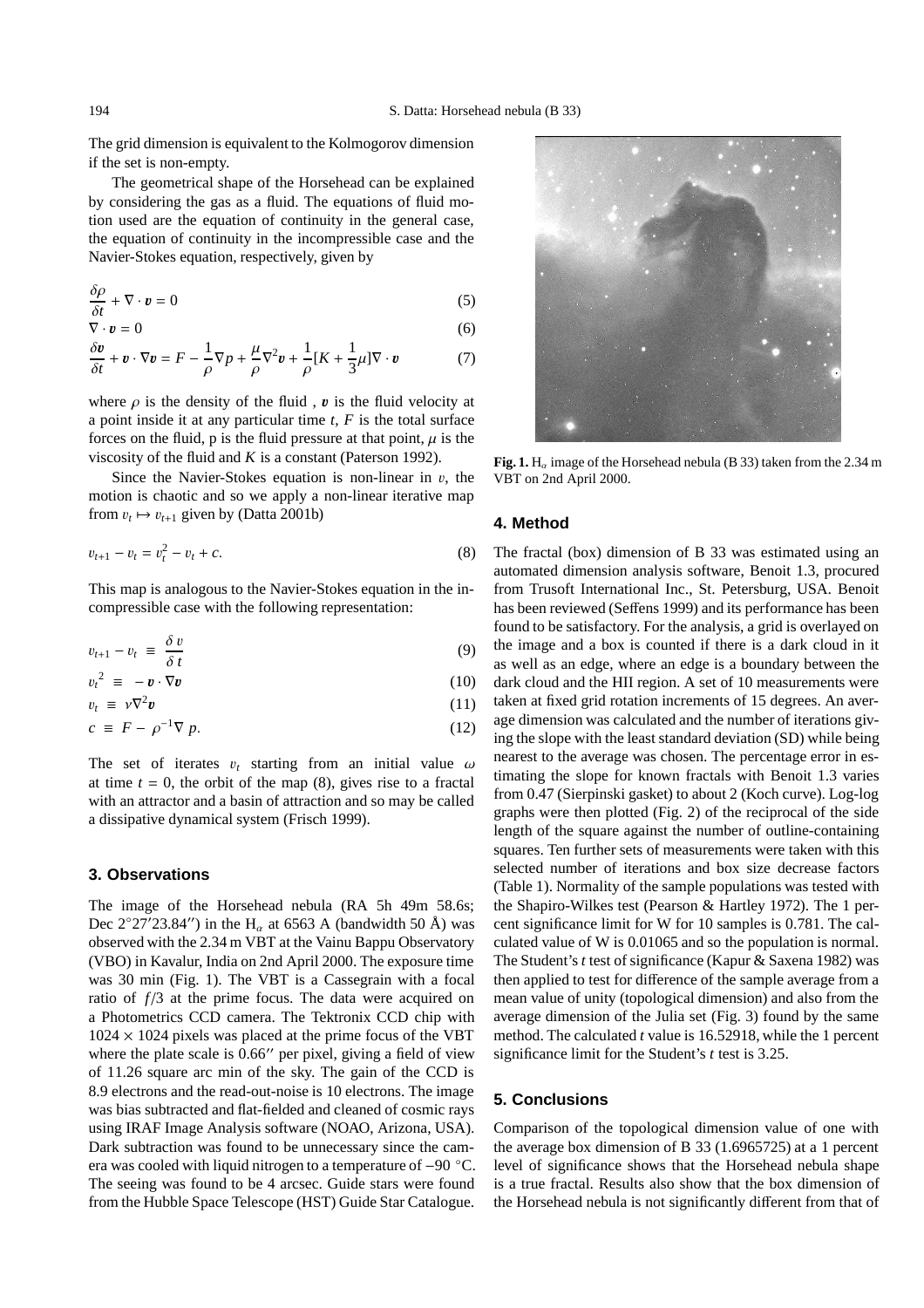

**Fig. 2.** Log-log plot of the reciprocal of side lengths of the square against the number of outline-containing squares. The slope gives the dimension.

**Table 1.** Box dimension of 10 readings measured on the  $H_\alpha$  image of B33 (Fig. 1) with Benoit 1.3. The grid rotation has been kept constant at 15 degrees. The average of 10 measurements is 1.696572.

| box       | <b>SD</b> | no. of | Co-efficient | size of |
|-----------|-----------|--------|--------------|---------|
| dimension |           | boxes  | of box       | largest |
|           |           |        | decrease     | box     |
| 1.675196  | 0.016569  | 10     | 1.5          | 100     |
| 1.71113   | 0.007594  | 9      | 1.5          | 80      |
| 1.67231   | 0.008941  | 7      | 1.5          | 80      |
| 1.73453   | 0.006216  | 9      | 1.4          | 50      |
| 1.79839   | 0.001004  | 9      | 1.3          | 50      |
| 1.68676   | 0.009777  | 9      | 1.7          | 40      |
| 1.65873   | 0.008258  | 8      | 1.8          | 40      |
| 1.68559   | 0.010693  | 10     | 1.5          | 40      |
| 1.67440   | 0.010112  | 8      | 1.6          | 20      |
| 1.66869   | 0.008465  | 7      | 1.7          | 10      |

**Table 2.** Summary of box dimensions and test values of the figures measured.

| Name                                 | box dimension | Shapiro-Wilkes<br>test value | Student's t<br>value |
|--------------------------------------|---------------|------------------------------|----------------------|
| Julia set                            | 1.679594      |                              |                      |
| <b>B</b> 33                          | 1.696572      | 0.01065                      | 16.52918             |
| IC434 $\left(\text{col} \, I\right)$ | 1.811718      | 0.00513                      | 17.11578             |



**Fig. 3.** The Julia set with *c* = −0.745429 + 0.113008*i* (Peitgen 1992). Box dimension is 1.679594.



**Fig. 4.** DSS image of col. I in IC 434 (RA 5h 41m 48.89s; Dec  $-2^{\circ}12'40.6''$ ). Box dimension is 1.811718.

the Julia set. Taking into consideration that there is a connection between the power-law index of the cloud mass distribution relation, Eq. (1), and the fractal dimension (Stutzki et al. 1998; Elmegreen & Falgarone 1996), it is significant that its observed dimension is within the error limits ( $\alpha = 1.72 \pm 0.05$ ) of Kramer et al. (1998). Consequently, the box dimension may be assumed to be the corresponding index. Another significant fact is that the Horsehead is physically attached to its parent cloud so that the index may be assumed to apply to it as well, and so it may be inferred that the surrounding area is fractal as well and its fractal dimension is also 1.696572. This hypothesis is strengthened by an estimation of the box dimension of col. I (Fig. 4) in IC 434 (RA 5h 41m 48.89s; Dec –2°17′52.57″) to be 1.812614. Comparison with the box dimension of the Julia set by application of the Students t test shows that it is not significantly different. The presence of another head-trunk structure in Col. II (RA 5h 40m 55.89s; Dec -2°17′52.57″) in IC 434 also supports this hypothesis, although estimation of its box